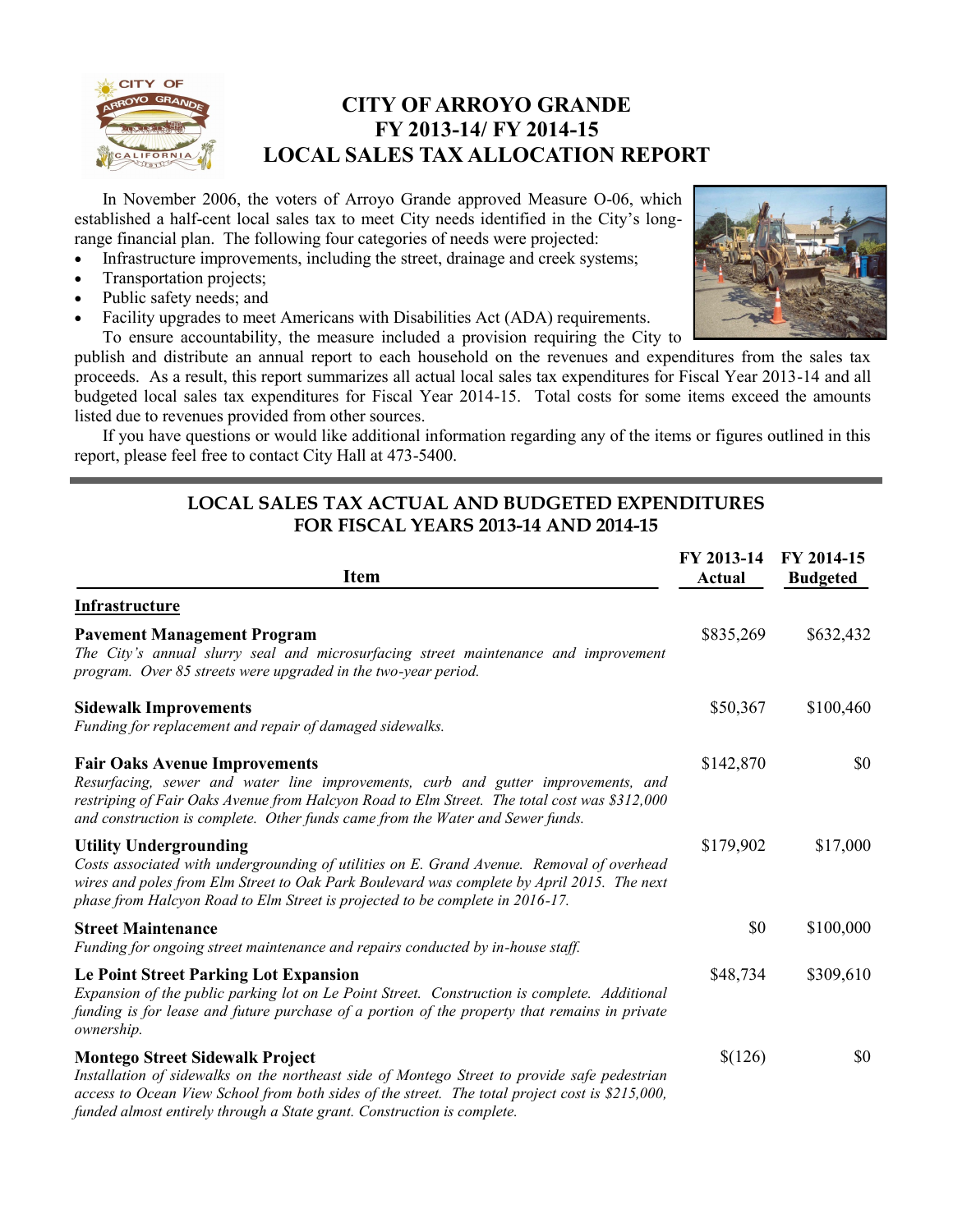## **LOCAL SALES TAX ACTUAL AND BUDGETED EXPENDITURES FOR FISCAL YEARS 2013-14 AND 2014-15 (CONTINUED)**

| <b>Item</b>                                                                                                                                                                                                                                                                                                                                                                  | FY 2013-14<br><b>Actual</b> | FY 2014-15<br><b>Budgeted</b> |
|------------------------------------------------------------------------------------------------------------------------------------------------------------------------------------------------------------------------------------------------------------------------------------------------------------------------------------------------------------------------------|-----------------------------|-------------------------------|
| <b>Infrastructure (continued)</b>                                                                                                                                                                                                                                                                                                                                            |                             |                               |
| <b>E. Branch Streetscape</b><br>Funding to construct the final section of the Village Streetscape Project, extending<br>improvements on E. Branch from Mason Street to Paulding Circle towards Paulding<br>Middle School. The project includes installation of landscaped bulbouts, crosswalk<br>enhancements, new street furniture, street trees, and ADA accessible ramps. | \$0                         | \$50,000                      |
| <b>E. Branch Paulding Wall Extension</b><br>Funding to extend the wall east to Huasna Road in order to retain the hillside area and<br>maintain the pedestrian and bicycle area adjacent to the roadway.                                                                                                                                                                     | \$0                         | \$25,000                      |
| <b>Drainage and Creek Preservation Projects</b><br>Funding for improvements and repairs to drainage infrastructure and enhancements to the<br>City's creek system.                                                                                                                                                                                                           | \$10,720                    | \$78,350                      |
| <b>Retention Basin Maintenance</b><br>Ongoing maintenance of drainage retention basins conducted by in-house staff.                                                                                                                                                                                                                                                          | \$26,124                    | \$26,646                      |
| <b>Stormwater Plan</b><br>Funding to begin implementing State mandated maintenance activities, programs and<br>reporting requirements identified in the City's Stormwater Management Plan.                                                                                                                                                                                   | \$0                         | \$25,000                      |
| <b>Capital Project Planning Studies</b><br>Planning and engineering studies for projects when infrastructure deficiencies are identified.                                                                                                                                                                                                                                    | \$6,600                     | \$10,000                      |
| <b>Capital Project Construction Management &amp; Inspection</b><br>Project construction management and inspection conducted by in-house staff.                                                                                                                                                                                                                               | \$0                         | \$30,000                      |
| <b>Larchmont Drive Street Improvements</b><br>Street repairs on Larchmont Drive, including drainage improvements, pavement resurfacing<br>and asphalt curbing. Construction is complete.                                                                                                                                                                                     | \$445                       | \$243,055                     |
| <b>Alpine Street Resurfacing</b><br>Resurfacing portions of Alpine Street between Eman Court and Dodson Way. Construction is<br>projected in Summer 2015.                                                                                                                                                                                                                    | \$0                         | \$75,000                      |
| <b>Swinging Bridge Reinforcement</b><br>Reinforcement of the southern portion of the swinging bridge in order to extend the life of the<br>bridge.                                                                                                                                                                                                                           | \$0                         | \$40,000                      |
| <b>Traffic Way Bridge Scour</b><br>Evaluation, design and construction to repair and prevent scour, which is occurring on the<br>Traffic Way Bridge over Arroyo Grande Creek. The total project cost is \$495,000 and<br>remainder of the costs are funded through a grant.                                                                                                  | \$455                       | \$8,147                       |
| <b>Platino Lane and Oro Drive Inlet</b><br>Construction of an underground drainage system to collect and discharge rising ground<br>water.                                                                                                                                                                                                                                   | \$0                         | \$50,000                      |
| <b>E. Branch Street Drainage Improvements</b><br>Construction of drainage improvements on E. Branch Street and Larchmont Street designed to<br>address deficiencies that currently erode the pavement due to storm water. Construction is<br>complete.                                                                                                                       | \$58,173                    | \$0                           |
| <b>Americans with Disabilities Act (ADA) Retrofits</b><br>Program to systematically upgrade and provide ADA accommodations on sidewalks<br>throughout the City.                                                                                                                                                                                                              | \$0                         | \$45,000                      |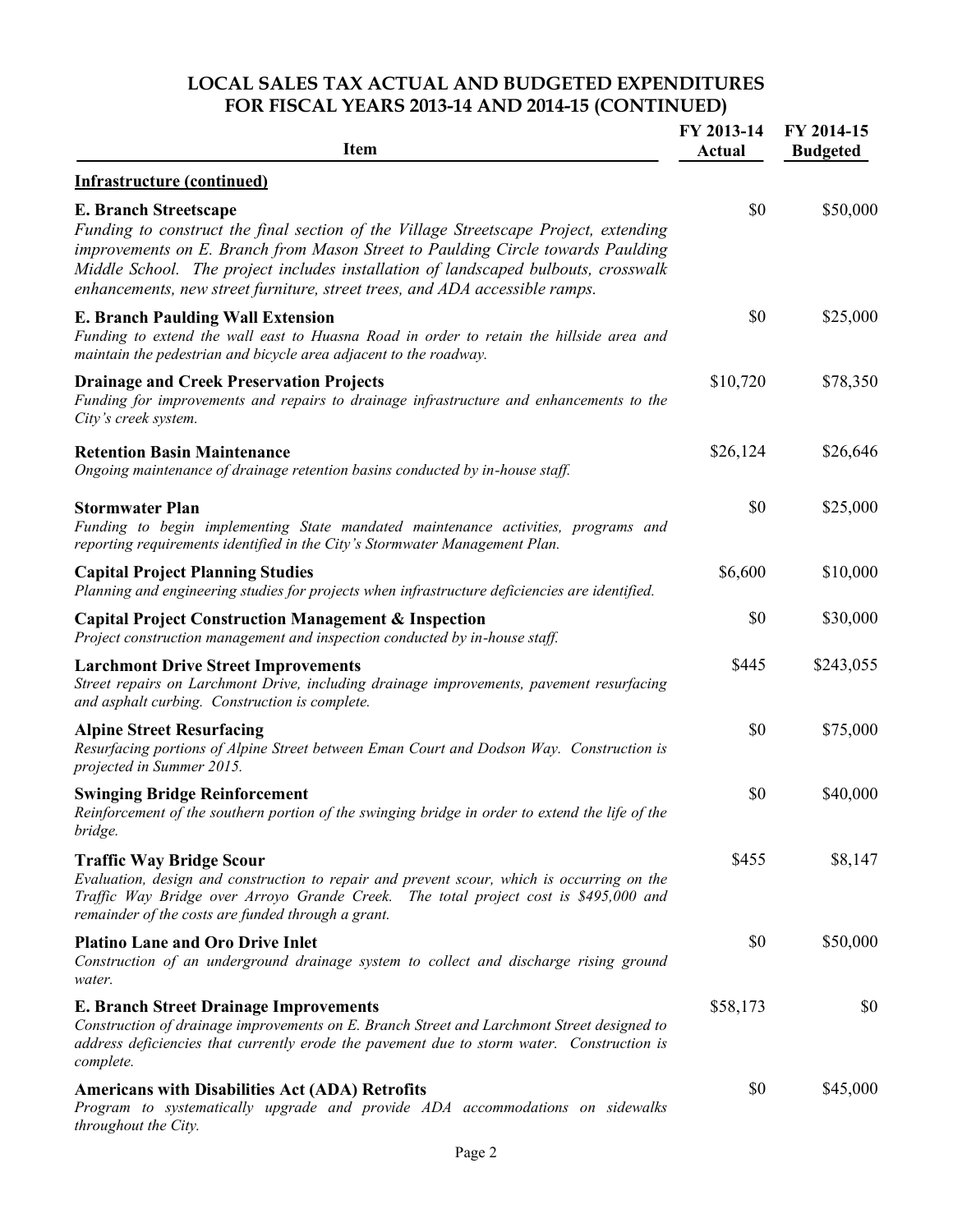#### **LOCAL SALES TAX ACTUAL AND BUDGETED EXPENDITURES FOR FISCAL YEARS 2013-14 AND 2014-15 (CONTINUED)**

| <b>Item</b>                                                                                                                                                                                                                                                                                       | FY 2013-14<br><b>Actual</b> | FY 2014-15<br><b>Budgeted</b> |
|---------------------------------------------------------------------------------------------------------------------------------------------------------------------------------------------------------------------------------------------------------------------------------------------------|-----------------------------|-------------------------------|
| <b>Transportation</b>                                                                                                                                                                                                                                                                             |                             |                               |
| <b>Castillo Del Mar Extension</b><br>Construction, widening and drainage improvements to extend Castillo Del Mar Road from<br>Orchard Street to Valley Road. The initial cost was for matching funds for a bike path<br>associated with the future roadway, which has been completed.             | \$0                         | \$50,000                      |
| <b>Public Safety</b>                                                                                                                                                                                                                                                                              |                             |                               |
| <b>Five Cities Fire JPA</b><br>Costs associated with the Battalion Chief position to perform training and administration<br>functions and enhancement of services through formation of the Five Cities Fire Authority.                                                                            | \$120,000                   | \$135,000                     |
| <b>Emergency Operations Center</b><br>Equipment and supplies to prepare the City's Emergency Operations Center (EOC) for<br>disaster response operations.                                                                                                                                         | \$2,500                     | \$2,500                       |
| <b>Fire Aerial Apparatus</b><br>The City's portion of costs for matching funds for a Federal grant to purchase the Five Cities<br>Fire Authority ladder truck.                                                                                                                                    | \$21,163                    | \$21,163                      |
| <b>Police Station Upgrade</b><br>Upgrade of the Police Station to renovate the building and address space needs for evidence<br>storage, locker rooms, data communications, parking and dispatch services. Construction is<br>projected to be complete in early 2015.                             | \$556,247                   | \$595,500                     |
| <b>Narcotics Task Force</b><br>City's costs for participation in a countywide narcotics enforcement unit.                                                                                                                                                                                         | \$24,000                    | \$24,000                      |
| <b>Police Firing Range</b><br>Upgrades to the Police firing range to address facility needs and reduce future cleanup costs.                                                                                                                                                                      | \$0                         | \$80,000                      |
| <b>Senior Police Officer Position</b><br>Replacement of funding for detective position in order to address current workload.                                                                                                                                                                      | \$150,000                   | \$153,000                     |
| <b>City Facilities</b>                                                                                                                                                                                                                                                                            |                             |                               |
| <b>Corporation Yard Upgrade</b><br>Upgrade and expansion of the Corporation Yard facilities, including construction of new<br>offices, painting, roof improvements, building exterior and parking areas. The remainder of<br>costs are projected to be paid for from the Water and Sewer Funds.   | \$18,845                    | \$241,155                     |
| <b>City Hall Upgrade</b><br>Annual financing costs for repayment of debt to purchase the City Hall property and building,<br>as well as implementation of a digital scanning system enabling the City to reduce file storage<br>in order to relocate operations within the space of the building. | \$20,000                    | \$27,546                      |
| <b>Council Chambers Remodel</b><br>Upgrade of the Council Chambers building to provide separate men's and women's ADA<br>accessible restrooms and improve the conference room.                                                                                                                    | \$0                         | \$25,000                      |
| <b>Miscellaneous</b>                                                                                                                                                                                                                                                                              |                             |                               |
| <b>Sales Tax Administration and Mailing of Annual Report</b><br>Costs for sales tax consultant services and preparation and mailing of this report.                                                                                                                                               | \$1,477                     | \$7,500                       |